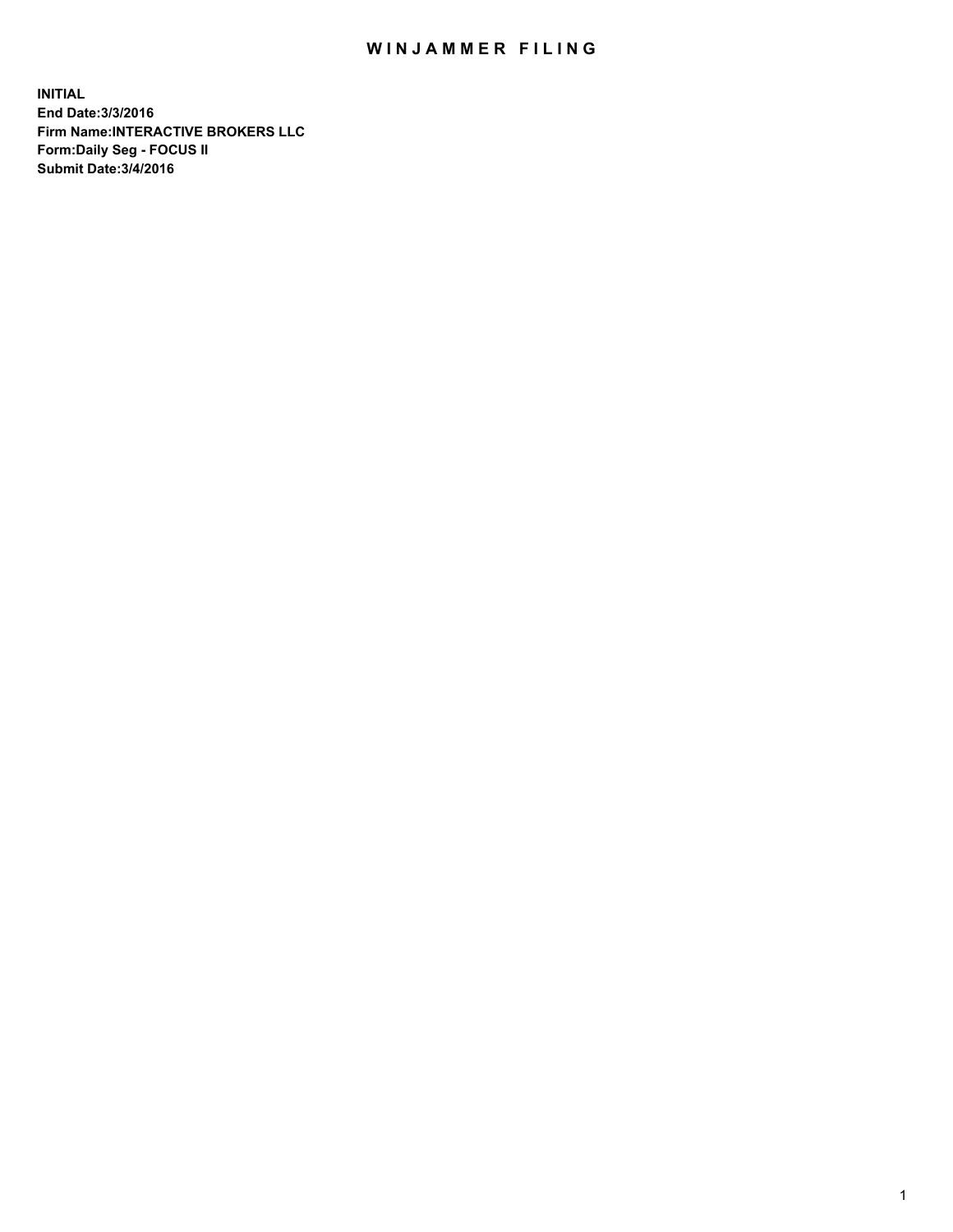## **INITIAL End Date:3/3/2016 Firm Name:INTERACTIVE BROKERS LLC Form:Daily Seg - FOCUS II Submit Date:3/4/2016 Daily Segregation - Cover Page**

| Name of Company<br><b>Contact Name</b><br><b>Contact Phone Number</b><br><b>Contact Email Address</b>                                                                                                                                                                                                                          | <b>INTERACTIVE BROKERS LLC</b><br><b>Alex Parker</b><br>203-618-7738<br>aparker@interactivebrokers.com |
|--------------------------------------------------------------------------------------------------------------------------------------------------------------------------------------------------------------------------------------------------------------------------------------------------------------------------------|--------------------------------------------------------------------------------------------------------|
| FCM's Customer Segregated Funds Residual Interest Target (choose one):<br>a. Minimum dollar amount: ; or<br>b. Minimum percentage of customer segregated funds required:%; or<br>c. Dollar amount range between: and; or<br>d. Percentage range of customer segregated funds required between:% and%.                          | <u>0</u><br>155,000,000 245,000,000<br><u>00</u>                                                       |
| FCM's Customer Secured Amount Funds Residual Interest Target (choose one):<br>a. Minimum dollar amount: ; or<br>b. Minimum percentage of customer secured funds required:%; or<br>c. Dollar amount range between: and; or<br>d. Percentage range of customer secured funds required between:% and%.                            | <u>0</u><br>80,000,000 120,000,000<br>0 <sub>0</sub>                                                   |
| FCM's Cleared Swaps Customer Collateral Residual Interest Target (choose one):<br>a. Minimum dollar amount: ; or<br>b. Minimum percentage of cleared swaps customer collateral required:% ; or<br>c. Dollar amount range between: and; or<br>d. Percentage range of cleared swaps customer collateral required between:% and%. | ₫<br>0 <sub>0</sub><br>0 <sub>0</sub>                                                                  |

Attach supporting documents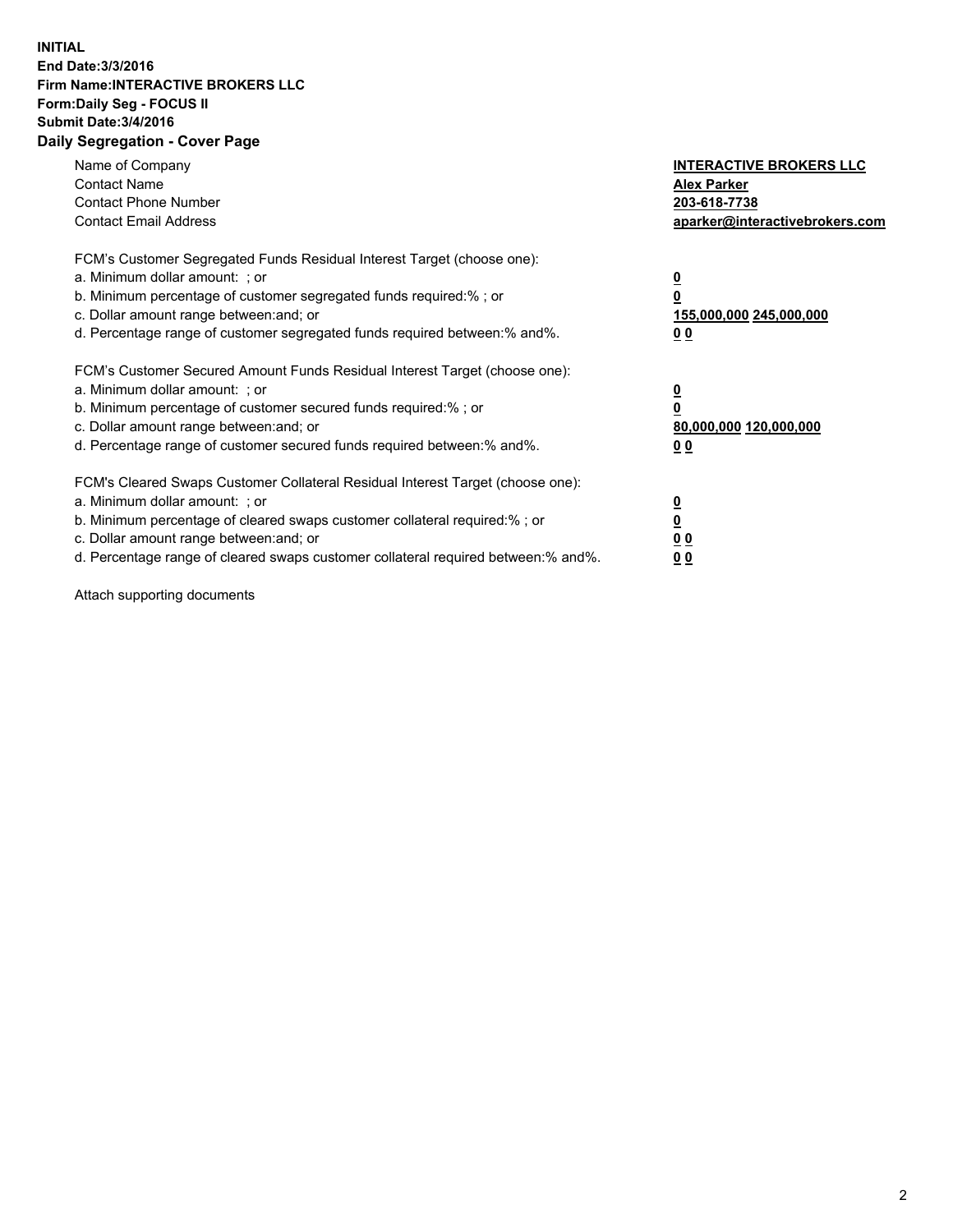## **INITIAL End Date:3/3/2016 Firm Name:INTERACTIVE BROKERS LLC Form:Daily Seg - FOCUS II Submit Date:3/4/2016 Daily Segregation - Secured Amounts**

|     | Foreign Futures and Foreign Options Secured Amounts                                         |                                   |
|-----|---------------------------------------------------------------------------------------------|-----------------------------------|
|     | Amount required to be set aside pursuant to law, rule or regulation of a foreign            | $0$ [7305]                        |
|     | government or a rule of a self-regulatory organization authorized thereunder                |                                   |
| 1.  | Net ledger balance - Foreign Futures and Foreign Option Trading - All Customers             |                                   |
|     | A. Cash                                                                                     | 315,834,115 [7315]                |
|     | B. Securities (at market)                                                                   | $0$ [7317]                        |
| 2.  | Net unrealized profit (loss) in open futures contracts traded on a foreign board of trade   | <u>-15,366,650</u> [7325]         |
| 3.  | Exchange traded options                                                                     |                                   |
|     | a. Market value of open option contracts purchased on a foreign board of trade              | 47,242 [7335]                     |
|     | b. Market value of open contracts granted (sold) on a foreign board of trade                | $-145,455$ [7337]                 |
| 4.  | Net equity (deficit) (add lines 1.2. and 3.)                                                | 300,369,252 [7345]                |
| 5.  | Account liquidating to a deficit and account with a debit balances - gross amount           | 460,667 [7351]                    |
|     |                                                                                             |                                   |
|     | Less: amount offset by customer owned securities                                            | 0 [7352] 460,667 [7354]           |
| 6.  | Amount required to be set aside as the secured amount - Net Liquidating Equity              | 300,829,919 [7355]                |
|     | Method (add lines 4 and 5)                                                                  |                                   |
| 7.  | Greater of amount required to be set aside pursuant to foreign jurisdiction (above) or line | 300,829,919 [7360]                |
|     | 6.                                                                                          |                                   |
|     | FUNDS DEPOSITED IN SEPARATE REGULATION 30.7 ACCOUNTS                                        |                                   |
| 1.  | Cash in banks                                                                               |                                   |
|     | A. Banks located in the United States                                                       | 500,149 [7500]                    |
|     | B. Other banks qualified under Regulation 30.7                                              | 0 [7520] 500,149 [7530]           |
| 2.  | Securities                                                                                  |                                   |
|     | A. In safekeeping with banks located in the United States                                   | 354,825,570 [7540]                |
|     | B. In safekeeping with other banks qualified under Regulation 30.7                          | 0 [7560] 354,825,570 [7570]       |
| 3.  | Equities with registered futures commission merchants                                       |                                   |
|     | A. Cash                                                                                     | $0$ [7580]                        |
|     | <b>B.</b> Securities                                                                        | $0$ [7590]                        |
|     | C. Unrealized gain (loss) on open futures contracts                                         | $0$ [7600]                        |
|     | D. Value of long option contracts                                                           | $0$ [7610]                        |
|     | E. Value of short option contracts                                                          | 0 [7615] 0 [7620]                 |
| 4.  | Amounts held by clearing organizations of foreign boards of trade                           |                                   |
|     | A. Cash                                                                                     | $0$ [7640]                        |
|     | <b>B.</b> Securities                                                                        | $0$ [7650]                        |
|     | C. Amount due to (from) clearing organization - daily variation                             | $0$ [7660]                        |
|     | D. Value of long option contracts                                                           | $0$ [7670]                        |
|     | E. Value of short option contracts                                                          | 0 [7675] 0 [7680]                 |
| 5.  | Amounts held by members of foreign boards of trade                                          |                                   |
|     | A. Cash                                                                                     | 81,398,405 [7700]                 |
|     | <b>B.</b> Securities                                                                        | $0$ [7710]                        |
|     | C. Unrealized gain (loss) on open futures contracts                                         | $-10,041,455$ [7720]              |
|     | D. Value of long option contracts                                                           | 47,242 [7730]                     |
|     | E. Value of short option contracts                                                          | -145,455 [7735] 71,258,737 [7740] |
| 6.  | Amounts with other depositories designated by a foreign board of trade                      | $0$ [7760]                        |
| 7.  | Segregated funds on hand                                                                    | $0$ [7765]                        |
| 8.  | Total funds in separate section 30.7 accounts                                               |                                   |
| 9.  |                                                                                             | 426,584,456 [7770]                |
|     | Excess (deficiency) Set Aside for Secured Amount (subtract line 7 Secured Statement         | 125,754,537 [7380]                |
| 10. | Page 1 from Line 8)                                                                         |                                   |
| 11. | Management Target Amount for Excess funds in separate section 30.7 accounts                 | 80,000,000 [7780]                 |
|     | Excess (deficiency) funds in separate 30.7 accounts over (under) Management Target          | 45,754,537 [7785]                 |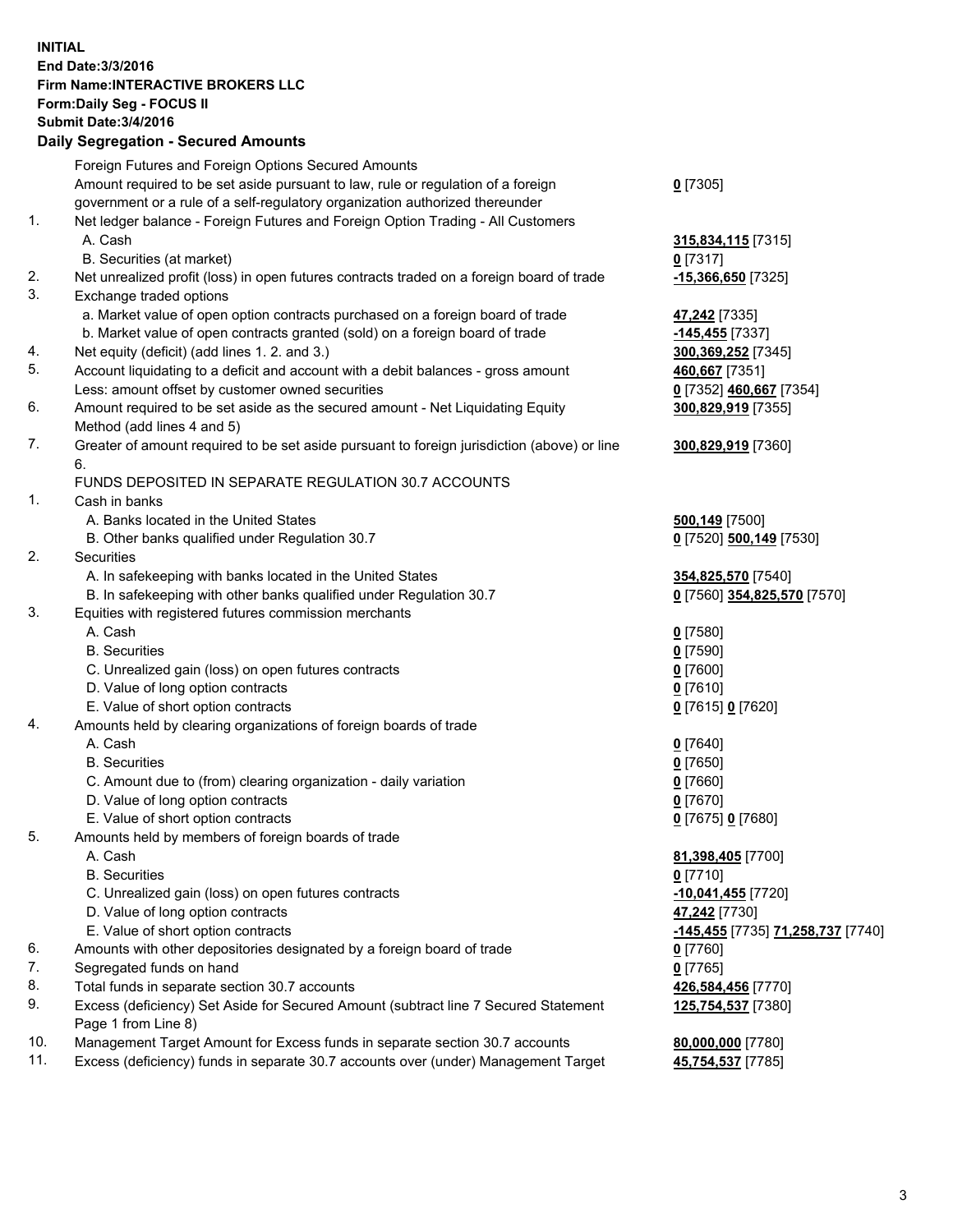**INITIAL End Date:3/3/2016 Firm Name:INTERACTIVE BROKERS LLC Form:Daily Seg - FOCUS II Submit Date:3/4/2016 Daily Segregation - Segregation Statement** SEGREGATION REQUIREMENTS(Section 4d(2) of the CEAct) 1. Net ledger balance A. Cash **2,784,402,974** [7010] B. Securities (at market) **0** [7020] 2. Net unrealized profit (loss) in open futures contracts traded on a contract market **-87,875,753** [7030] 3. Exchange traded options A. Add market value of open option contracts purchased on a contract market **124,438,233** [7032] B. Deduct market value of open option contracts granted (sold) on a contract market **-189,975,196** [7033] 4. Net equity (deficit) (add lines 1, 2 and 3) **2,630,990,258** [7040] 5. Accounts liquidating to a deficit and accounts with debit balances - gross amount **86,878** [7045] Less: amount offset by customer securities **0** [7047] **86,878** [7050] 6. Amount required to be segregated (add lines 4 and 5) **2,631,077,136** [7060] FUNDS IN SEGREGATED ACCOUNTS 7. Deposited in segregated funds bank accounts A. Cash **213,757,454** [7070] B. Securities representing investments of customers' funds (at market) **1,575,611,911** [7080] C. Securities held for particular customers or option customers in lieu of cash (at market) **0** [7090] 8. Margins on deposit with derivatives clearing organizations of contract markets A. Cash **42,206,788** [7100] B. Securities representing investments of customers' funds (at market) **1,082,362,931** [7110] C. Securities held for particular customers or option customers in lieu of cash (at market) **0** [7120] 9. Net settlement from (to) derivatives clearing organizations of contract markets **-22,358,231** [7130] 10. Exchange traded options A. Value of open long option contracts **124,421,934** [7132] B. Value of open short option contracts **-189,958,934** [7133] 11. Net equities with other FCMs A. Net liquidating equity **0** [7140] B. Securities representing investments of customers' funds (at market) **0** [7160] C. Securities held for particular customers or option customers in lieu of cash (at market) **0** [7170] 12. Segregated funds on hand **0** [7150] 13. Total amount in segregation (add lines 7 through 12) **2,826,043,853** [7180] 14. Excess (deficiency) funds in segregation (subtract line 6 from line 13) **194,966,717** [7190] 15. Management Target Amount for Excess funds in segregation **155,000,000** [7194] 16. Excess (deficiency) funds in segregation over (under) Management Target Amount **39,966,717** [7198]

Excess